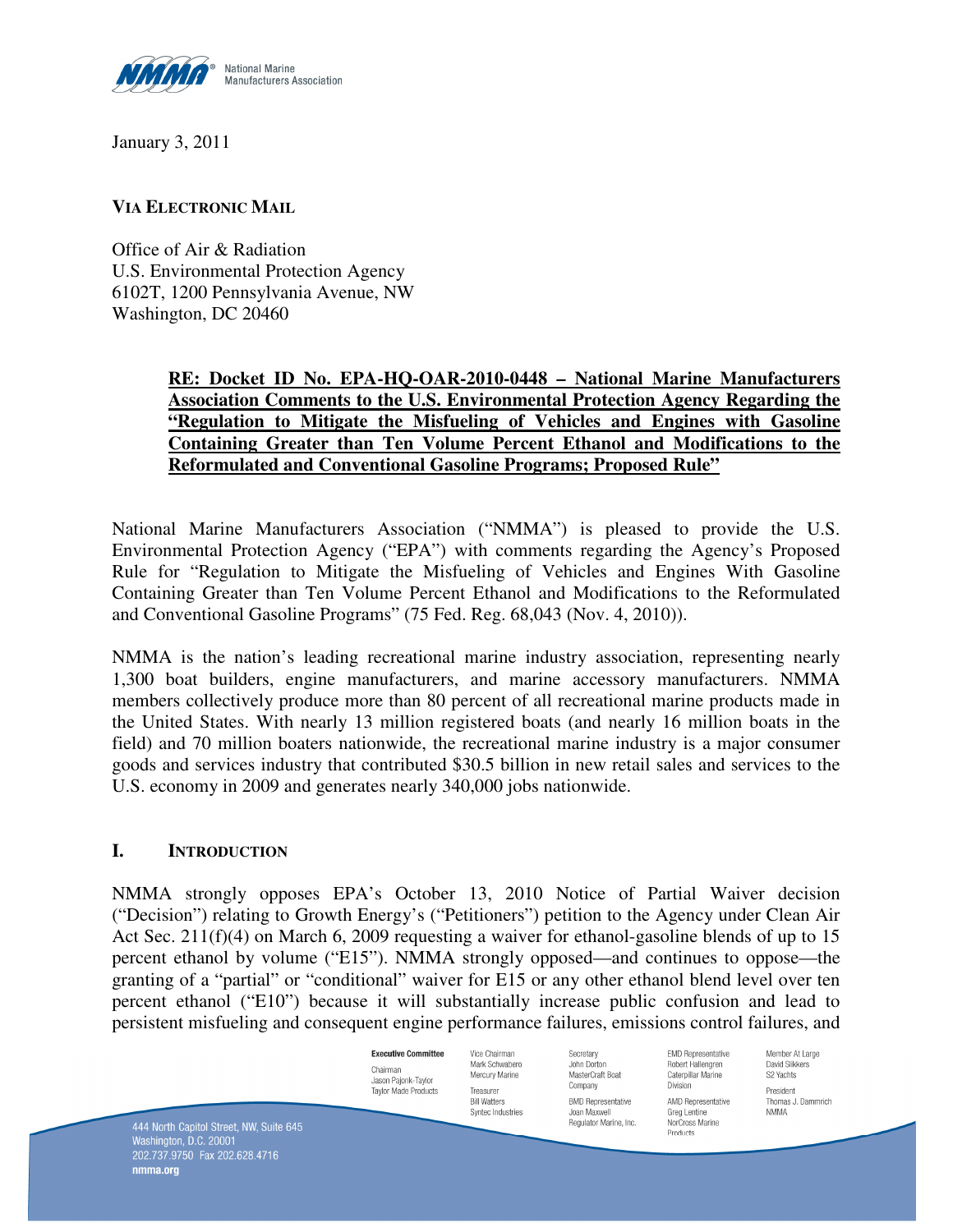consumer safety concerns. It is clear that the fuel waiver process under Sec.  $211(f)(4)$  never contemplated such a partial approach, and EPA has failed to seriously address the substantial practical and legal implications of its issuance of the partial waiver.

Petitioners clearly failed to meet the requisite statutory burdens outlined under Sec. 211(f)(4) to justify a decision by EPA to grant a waiver for E15, or any other ethanol blend above 10 percent. EPA subsequently denied the petition for marine and other non-road applications, as well as older motor vehicles.

NMMA concurs with EPA's various assessments in its Notice of Partial Waiver Decision (75 Federal Register 68,093 (Nov. 4, 2010)) that prompted the Agency to deny the petition for marine engines and equipment, as well as a substantial portion of the on-road and non-road vehicle and engine fleet. In summary, EPA made several conclusions with which NMMA agrees:

- "Growth Energy provided only limited information in support of their waiver request application regarding the potential emission impacts of E15 on nonroad products" (75 Federal Register 68,093).
- "Growth Energy did not submit any test data that evaluated how the use of E15 would impact evaporative emissions and evaporative emissions controls for nonroad products, either for immediate emissions impacts or long-term evaporative emission impacts (durability)" (75 Fed. Reg. at 68,093).
- "Notable gaps [in Growth Energy's petition] include information regarding marine engines, snowmobiles, recreational vehicles, motorcycles, and several classes of small nonroad engines" (75 Fed. Reg. at 68,093).
- "Regarding marine and nonroad engines, "[e]even in areas in which Growth Energy provided data, those data were very limited. Since Growth Energy has not provided information to broadly assess the nonroad engine and vehicle sector . . . it is not possible for the Agency to fully assess the potential impacts of E15 on the emission performance of nonroad products" (75 Fed. Reg. at 68,093 ).
- "At a minimum, a comprehensive nonroad test program would be needed to support Growth Energy's assertions. We know of no such programs underway" (75 Fed. Reg. at 68,093).
- "We do not believe the information provided by Growth Energy adequately addresses materials compatibility for E15 use in nonroad products" (75 Fed. Reg. at 68,093).
- "Growth Energy has not provided sufficient data and information to broadly assess the performance of all nonroad products while using E15" (75 Fed. Reg. at 68,093).
- "Additionally, based on our own engineering judgment, after review of all available data for nonroad products, we find that there are emissions-related concerns with the use of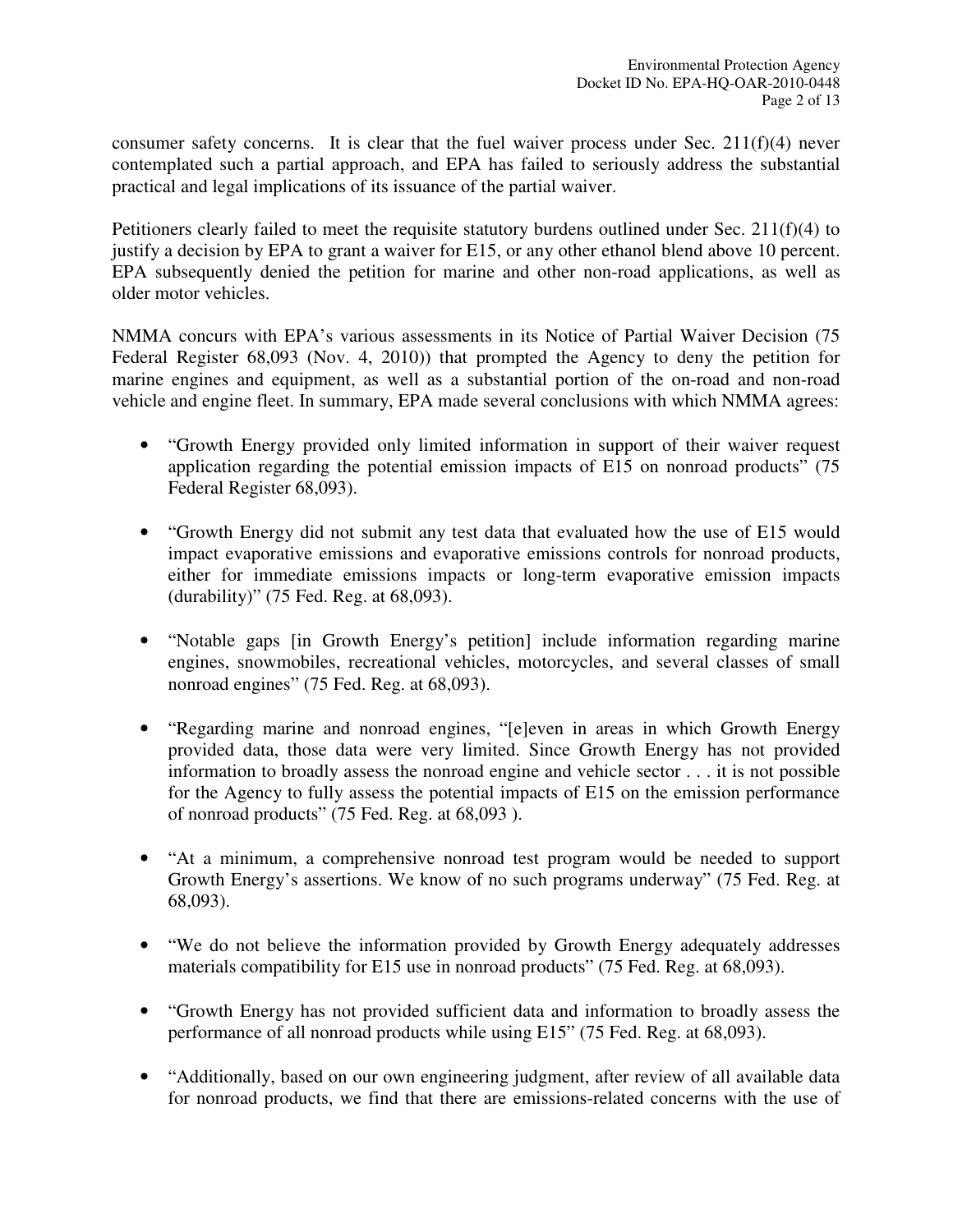E15 in nonroad products, particularly regarding long-term exhaust and evaporative emissions (durability) impacts and materials compatibility issues. Therefore, the Agency has concluded that it cannot grant a waiver for the use of E15 in nonroad products based on existing data" (75 Fed. Reg. at 68,093).

EPA's analysis of the complete absence of supporting technical and scientific documentation supplied by Petitioners in their waiver request relating to marine engines and boat fuel systems is fully consistent with NMMA's analysis in its formal written comments to EPA, as well of the analysis of other engine industry organizations and the Alliance for a Safe Alternative Fuels Environment ("AllSAFE"), of which NMMA is a member. However, EPA's decision to partially approve E15 for new motor vehicles poses substantial problems for the boating and marine manufacturing community relating to consumer confusion, misfueling, and the long-term availability of compatible gasoline.

#### **II. MISFUELING RISK UNIQUELY HIGH FOR RECREATIONAL MARINE CONSUMERS**

Currently, there are nearly 13 million registered recreational boats in operation in the U.S. No gasoline marine engine—or any other marine equipment including gasoline generators currently in the field was designed, calibrated, certified or is warranted to run on anything over 10 percent ethanol. EPA's own "engineering judgment," as well as all available data, strongly suggest that all of the 12.8 million registered boats on the water today (with the exception of approximately 260,000 diesel-powered boats and the roughly 430,000 registered non-motorized craft) may be negatively impacted by any gasoline with more than a 10 percent ethanol blend. While EPA's denial of the waiver for marine applications was appropriate, its secondary proposed regulations to mitigate misfueling are deficient and counteract the express purpose of the waiver denial for nonroad engines and equipment.

The risk of misfueling is uniquely high in the recreational marine sector for a variety of reasons NMMA has previously brought to EPA's attention. For example, the overwhelming majority of recreational boats are towable and refueled at regular automotive gas stations—95 percent of recreational boats are less than 26 feet in length. Boaters typically avoid fueling at marina or onwater fuel docks because the premium paid for fueling at a marina can run between seventy five cents and one dollar and fifty cents. Marina fuel docks are also relatively rare in terms of overall fuel stations. Additionally, many boaters utilize portable fuel tanks to fill up their secondary marine equipment, such as generators, small-horsepower motors that power small vessels such as Jon boats, or personal watercraft ("PWC"). EPA's proposal fails to contemplate the risk of misfueling in cases where portable fuel tanks are the primary mechanism to obtain fuel. Ultimately, boaters put the same gasoline in their boats as they put in their cars, trucks, and outdoor power equipment. EPA's current policy pathway to "bifurcate" the fuel supply will, in our judgment, substantially confuse consumers and jeopardize the performance of their products, and potentially their safety.

Indeed, EPA explicitly acknowledges the significant likelihood of widespread consumer misfueling in the NPRM, stating that "[f]or nonroad products [which includes marine] and for motorcycles the misfueling concerns include not only the potential for elevated exhaust and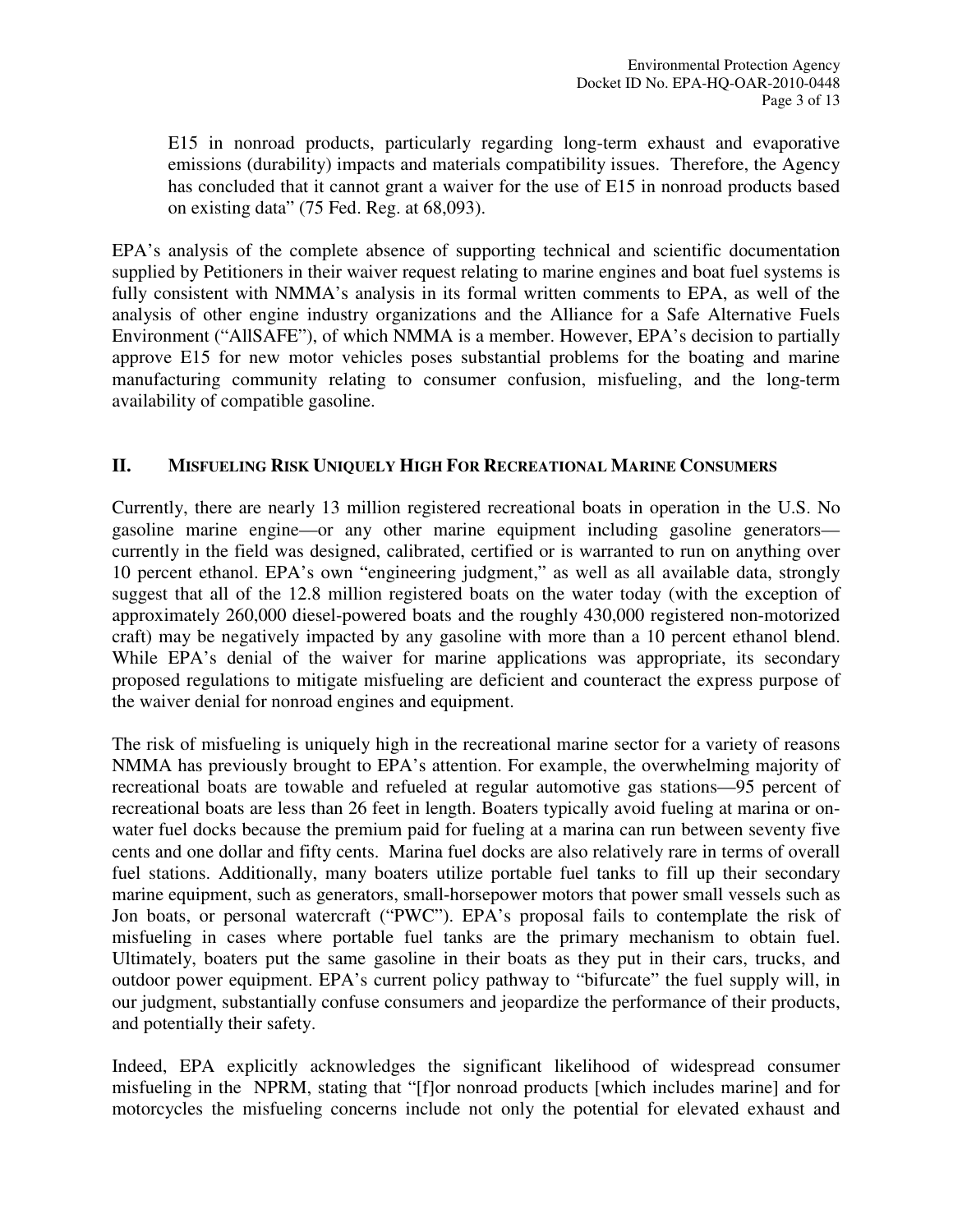evaporative emissions but also the potential for engine failure from overheating. . . we believe that emissions related problems could potentially occur with enough frequency that the resulting emission benefits from avoiding misfueling would outweigh the relatively low cost imposed by the proposed regulations." 75 Fed. Reg. at 68,046. Additionally, EPA acknowledges that the "potential for misfueling incidents exist because consumers tend to choose the lowest priced fuel, and E15 may cost less than E10 since ethanol currently tends to be less expensive than gasoline." 75 Fed. Reg. at 68,056. Fuel price is especially salient for boat operators.

NMMA concurs with EPA's analysis that the likelihood for misfueling is high. Over time, misfueling will become inevitable unless EPA undertakes regulatory action to ensure compatible fuels remain available and affordable to owners of products for which E15 is expressly prohibited. NMMA strongly urges EPA to consider additional misfueling mitigation measures beyond a label. While NMMA will offer suggestions to improve and strengthen EPA's proposed label below, we do not believe—and EPA has not proved—that a pump label by itself will have any meaningful effect on preventing misfueling.

## **III. NMMA SUGGESTIONS TO STRENGTHEN EPA PROPOSED LABEL**

As NMMA argued at EPA's public hearing on Dec. 16, 2010 in Chicago, IL, EPA's current label proposal is deficient for several reasons. The E15 label as currently proposed does not constitute a warning label for the following reasons: (1) it does not conform to American National Standards Institute ("ANSI") warning label standards; (2) it does not identify the specific nature of the hazard; (3) it does not indicate clear or sufficient preventative action by the operator; (4) it is not "sufficiently strong enough" to capture the user's attention; and (5) usage of the word "might" does not reflect EPA's own conclusion that E15 **will** damage marine engines and equipment (as outlined above). Additionally, stating the fuel may damage "vehicles and engines" does not effectively or clearly communicate the danger or legal prohibition to boaters since it is not reasonable to assume a boat owner will act as though his vessel (or marine engine) is a vehicle.

EPA has provided no data to prove the efficacy of the proposed label, especially among the high number of existing point-of-sale labels already competing for consumers' attention. Throughout the NPRM, EPA consistently asserts that the Agency "believes" the label will sufficiently mitigate the risk of misfueling, but it provides no data point or any supporting documentation to provide warrant to that assertion. Based on the dockets alone, it appears EPA undertook no formal focus groups, nor consulted with any human factors expert, to gauge the efficacy of its proposed label. NMMA would encourage EPA to test its proposed label to an audience of consumers in order to discern whether the label is communicating information effectively. NMMA offers the following specific recommendations to strengthen the proposed E15 label:

(1) *Ensure Uniform, National Labeling.* NMMA strongly supports a clear, concise, strong and standard warning label across all retail fuel pumps selling E15. These labels should be placed directly above or below (or next to) the button a consumer would use to select the fuel grade. This placement should be tested for highest visibility and mandated consistently across all fuel pumps. Additionally, EPA should require uniform, visible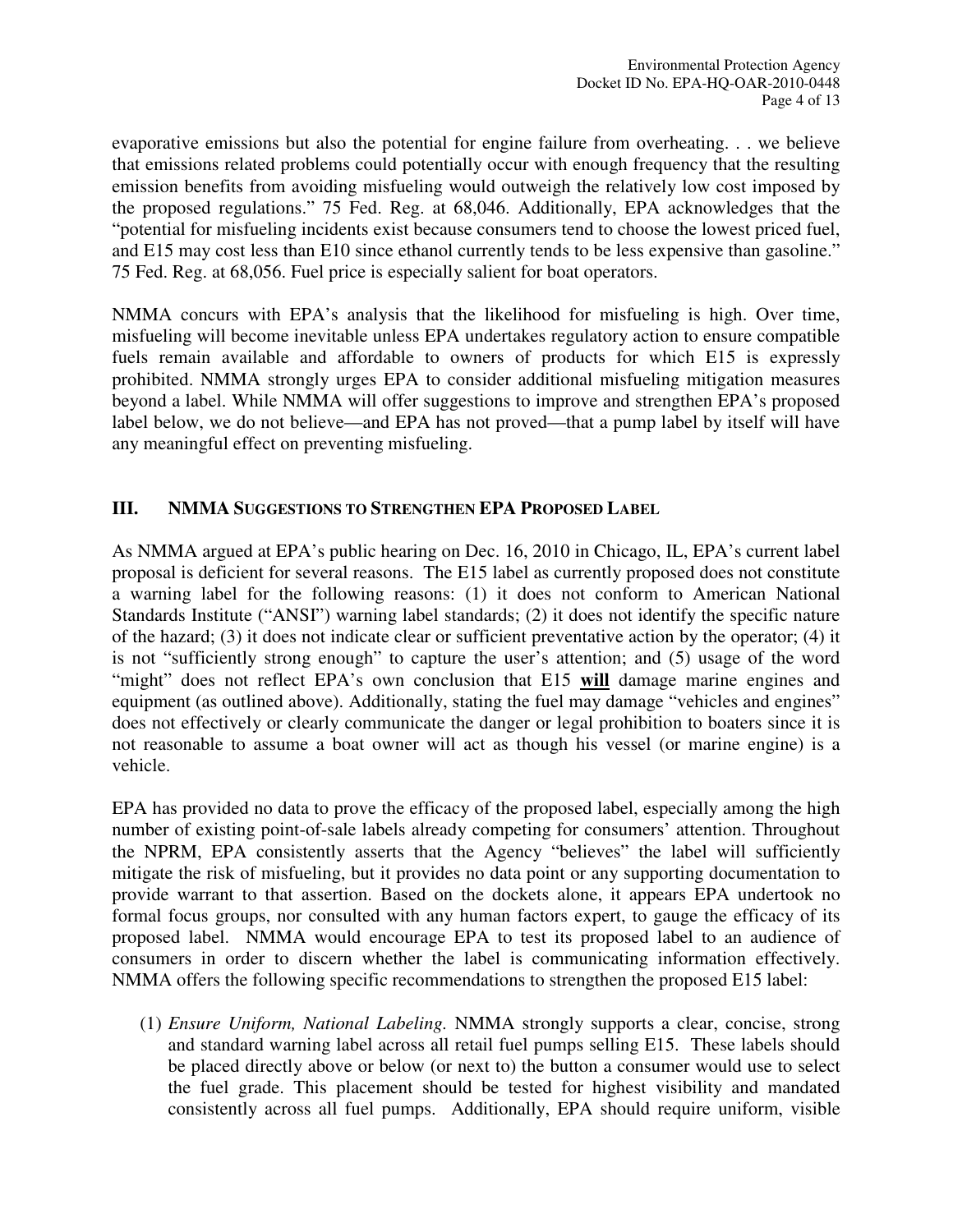colors and standard fonts and font sizes for all labels. EPA should also incorporate standard images that communicate to consumers non-verbally, as in a boat or marine engine circled and crossed out to indicate that E15 is not approved for marine use. NMMA supports the using of "WARNING" with the standard ANSI icon indicating potential danger. EPA should work with industry to settle on national, uniform language to outline the specific nature of the danger to operators of unapproved equipment. The label should incorporate language, or somehow communicate, that use of the fuel is (1) illegal for use in marine and other non-road engine applications; (2) will damage the product; (3) will void the product warranty. EPA should incorporate "injury and property damage" into the warning label.

- (2) *Conform to ANSI Warning Label Standards; Engage ANSI in Label Development.* As outlined above, EPA has determined that E15 poses serious challenges to marine equipment and is likely to cause performance and durability problems. Unpredictable performance failures in marine applications are highly problematic for boat operators, where engine reliability is crucial to safe boating. Given that EPA has determined a risk exists, and because the U.S. Coast Guard ("USCG"), the marine industry's primary safety regulator, has already expressed serious misgivings about E15 use, EPA should work to ensure that any final label conforms with ANSI Z535 standards, including utilizing standard symbols and icons within the established format as determined by ANSI. EPA should consult with ANSI committees and experts as it develops its label to ensure that the label is consistent with standard practice. ANSI standards are the most credible, most respected, and most widely utilized standards that govern hazard warning. ANSI standards are already utilized at fuel stations.
- (3) *Conduct Focus Groups to Test Label Efficacy.* Consistent with ANSI Z535.3 requirements, EPA should conduct a human comprehension test of at least 50 people to make sure that the warning symbols in the final label will achieve at least an 85 percent comprehension rate. EPA should also consult relevant industry partners to test various market segments, such as boaters or outdoor power equipment users specifically. NMMA would be pleased to provide any assistance to the Agency in testing the label with real audiences. EPA should also consider testing the label before a panel of human factors experts, or experts in safety signage and warning language.
- (4) *Explicitly State Products for Which E15 is Prohibited.* Because EPA is pursuing an unprecedented bifurcation of the national fuel supply, and because hundreds of millions of existing and future products are not compatible or approved for use with E15, EPA should create a label specifically indicating which products are approved and which are not approved, and why. NMMA suggests that this label include standard images or icons of a range of products—boats, lawnmowers, heavy-duty trucks, snowmobiles, motorcycles, old autos, new autos, etc.—with corresponding circles and red slashes for unapproved products. These images should be accompanied by language explaining the legal prohibition and communicating the danger—"May Cause Injury or Property Damage," in proximity to a standard warning or hazard icon developed by ANSI.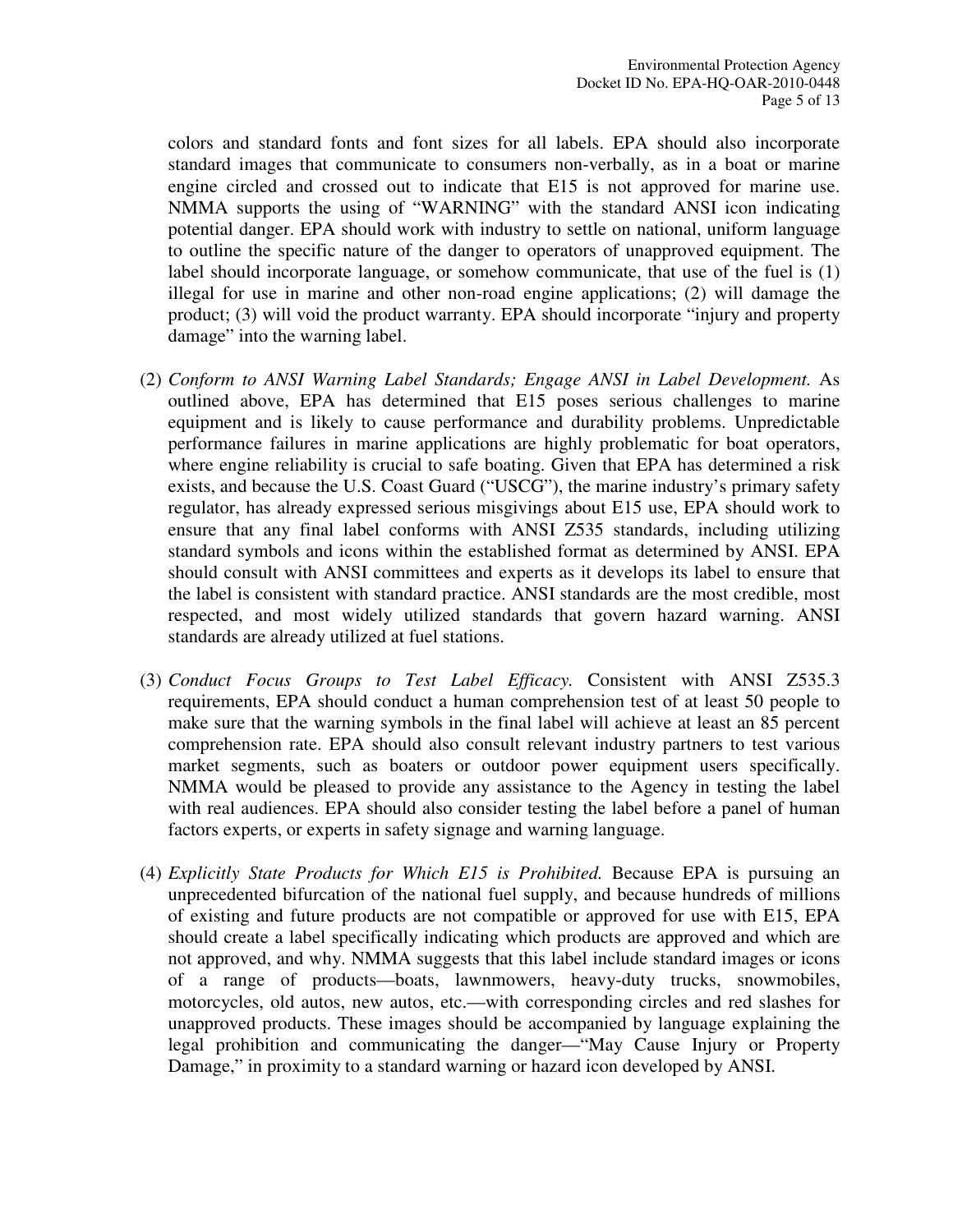(5) *Explicitly State Danger, Reason for Federal Prohibition.* EPA has concluded, based on its own engineering judgment and available data (in the absence of full scientific testing as required by the Clean Air Act), that E15 is likely to result in engine damage and increased emissions for unapproved engines and products. EPA has also concluded, based on experience, that fuel consumers are most likely to select the cheapest fuel. Therefore, EPA must develop a label that is "sufficiently strong enough" to deter fuel consumers from selecting an incompatible fuel (E15) that will likely be the cheapest option at the pump. This language should state: "Will Cause Injury or Property Damage" and include standard language and symbols as outlined above.

## **IV. NMMA RESPONSES TO EPA REQUESTS FOR SPECIFIC COMMENT REGARDING LABELS**

In addition to these recommendations, which are at a minimum necessary to strengthen the E15 label itself, EPA has specifically requested comment on the following questions and issues.

## *EPA is seeking comment on requiring the labeling on retail fuel pumps selling E10 or less.*

NMMA supports a standard label that notifies consumers to the amount of ethanol in the fuel they are purchasing, including fuel that contains no ethanol. NMMA supports a standard informational label for E10 or less fuel, such as: "This Fuel Contains Maximum 10% Ethanol. Approved for all Vehicles, Vessels, Engines, and Equipment."

## *EPA is seeking comment on labels for so-called blender pumps.*

NMMA supports consistent, robust labeling for all blender pumps advising consumers that a 10% maximum is allowable for marine applications. Blender pumps are inherently confusing and EPA should contemplate limiting blender pumps to existing and future flex-fuel only, separate, segregated fuel pump islands. NMMA strongly discourages any attempt to mingle blender pumps with regular fuel dispensers, as this will substantially contribute to consumer confusion and contribute to widespread inadvertent misfueling. For blender pump labels, NMMA suggests labels with similar text and standard symbols that we have recommended for the E15 label.

## *EPA is seeking comment on E85 Labels.*

NMMA supports clear labeling for E85 pumps for flexible fuel motor vehicles. NMMA strongly supports E85 for approved motor vehicles and supports the expansion of fuel retail infrastructure to accommodate the expansion of E85 consumption. The separation of E85 pumps and clear labeling is a model for robust measures to prevent misfueling and establish clarity for consumers. NMMA strongly encourages EPA to limit blender pumps to existing and new E85 fuel terminals, which are separated from gas pumps with approved fuel for all vehicles and engines.

*EPA is seeking comment on "whether E10 labels should be required at a retail station only if and when E15 is made available for sale at a particular retail station."75 Fed. Reg. at 68,052.*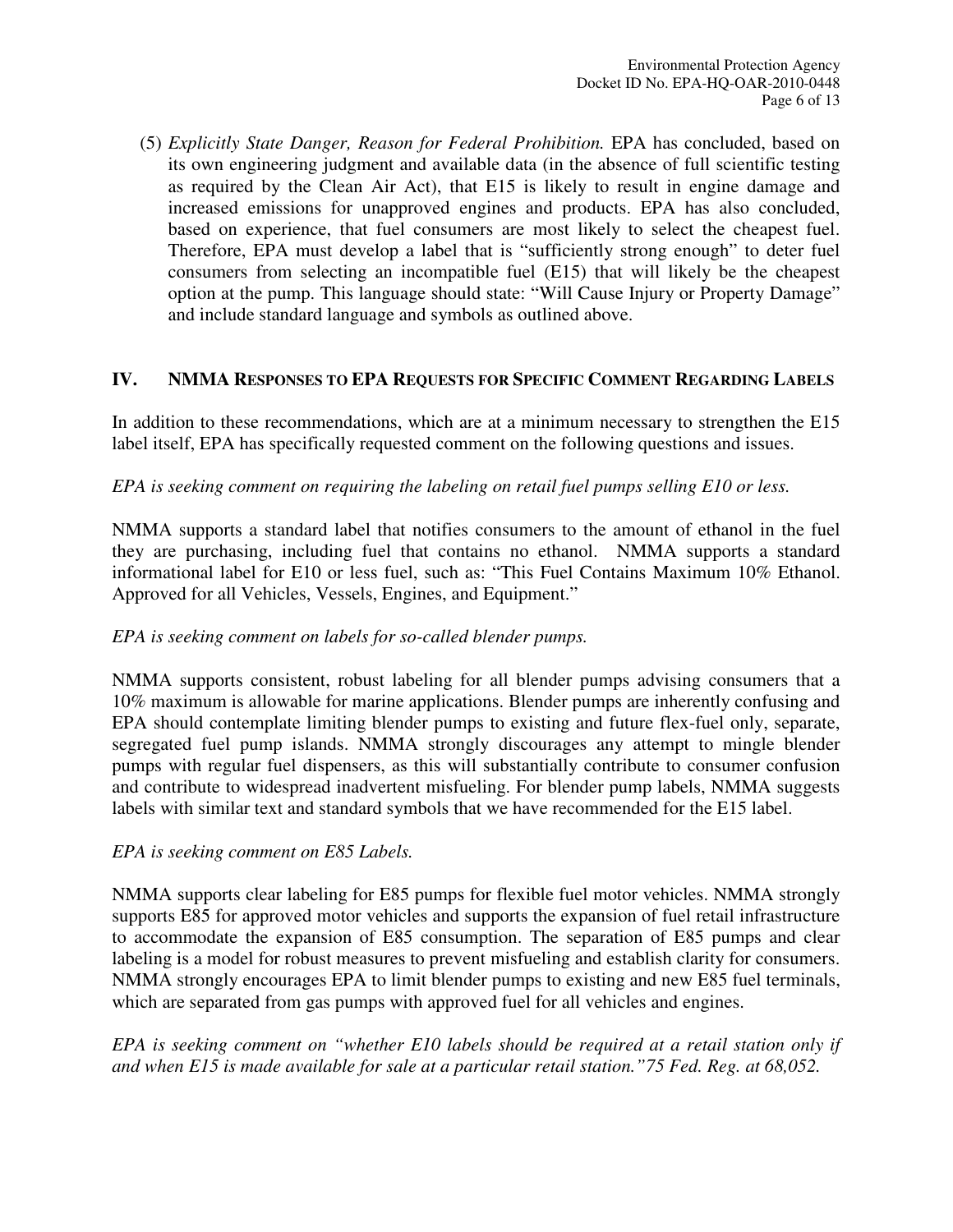NMMA supports clear labeling in all cases, for all gasoline fuel blends. A label should be required if only E10 is being sold to inform that consumer that that is the fuel blend. This label should be consistent with a uniform, national label.

*EPA is seeking specific comment on where the E15 pump label should be placed "in order to most effectively mitigate misfueling, while at the same time avoid interference with other labels on the pumps." 75 Fed. Reg. 68,052.* 

EPA's cognizance that there are numerous other labels on the pump with which this current action has the potential to interfere demonstrates clearly the substantial problems with EPA's label-only approach. Any E15 label should be featured prominently next to, above or below the fuel grade containing E15; should be standard at all fuel pumps in order to reduce misfueling; and should be substantially "sufficiently strong enough" to capture to user's attention and deter misfueling. The risks posed by misfueling are substantial enough to warrant EPA's aggressive enforcement of prominent placement of this label. Additionally, as mentioned above, NMMA supports an electronic keypad system which requires the user to affirmatively confirm that E15 is appropriate for his vehicle, vessel or engine. This electronic confirmation should be mandatory on all gas pumps that have electronic keypad technology. In all cases, the label warning consumers not to use E15 in certain products in engines should be placed directly in the consumer's line of sight on the fuel pump, clearly visible, and with sufficiently strong warning symbols to capture his attention. Should this require fuel retailers to move existing labels or signs on fuel dispensers, EPA should require and enforce the movement of existing labels.

*The Agency "seeks comment on how best to achieve" coordinated labeling requirements with the FTC. 75 Fed. Reg. at 68,053.* 

NMMA submitted formal written comment to Federal Trade Commission ("FTC") regarding its ethanol label proposal urging FTC to work closely with EPA on this matter. NMMA firmly believes EPA has primacy of authority of this issue under the Clean Air Act and is more than willing to support EPA in ensuring cooperation from FTC to facilitate coordination on any new ethanol fuel pump labels. We strongly encourage EPA to utilize industry support if necessary to ensure that FTC yields and coordinates with EPA.

*"EPA seeks comment on the appropriateness of a unique misfueling website and of including such a website address on the E15 label." 75 Fed. Reg. at 68,056.* 

NMMA believes this would be ineffective. EPA should utilize all available space on a label to communicate clear warnings and information to consumers, as outlined above.

## **V. EPA SHOULD CONTEMPLATE ADDITIONAL MISFUELING CONTROLS BEYOND A LABEL**

As NMMA has previously argued, **an E15 retail pump label alone is not a sufficient safeguard against consumer misfueling.** Although EPA is contemplating some upstream requirements, such as product transfer documents (PTDs) and a national survey, these upstream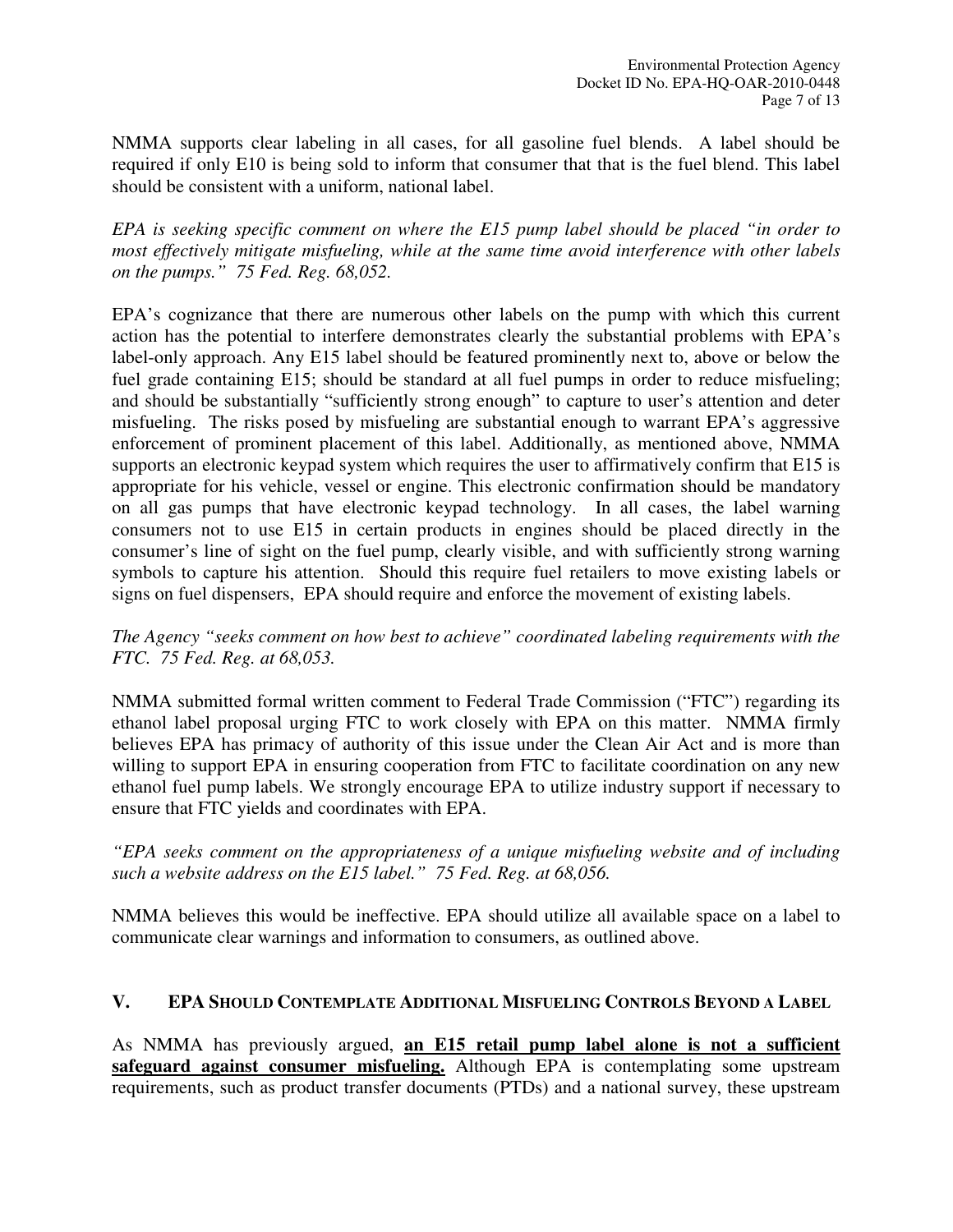requirements will not serve a meaningful function in preventing misfueling or properly educating the consumer about appropriate, compatible and legal fuels for their equipment.

Indeed, the transition from leaded to unleaded gasoline demonstrates the need for strong misfueling controls, such as physical barriers and new technology to ensure proper, legal fueling. When EPA transitioned for leaded to unleaded fuel, misfueling rates persisted at roughly 12% for almost a decade, even though there was a physical barrier in place. When EPA undertook this transition, it took steps to consider what protections would be adequate to prevent the misfueling of leaded fuels, and the Agency implemented a number of regulatory actions including: (1) a warning label; (2) physical barriers, such as restricted fuel nozzle diameters; and (3) a requirement that compatible fuels be made available at certain fueling stations.

Despite these efforts, misfueling rates persisted for some time. In 1975, overall misfueling rates were at 13.5 percent and persisted at 12.1 percent through 1979. Even 7 years after the regulation in 1982, misfueling rates were still at an overall 5.2 percent. Given EPA's own concerns about the challenges associated with emissions, performance, durability, and safety in unapproved products, what is EPA's overall level of tolerance for misfueling? What would EPA consider an acceptable rate of misfueling, and for how long? Unless EPA indicates its metrics, it is difficult to gauge which misfueling measures are appropriate for the long-term.

EPA has selected the least costly and least effective safeguard in its current proposal: labeling. EPA should reissue the proposal to the docket with additional misfueling controls for public review and comment. EPA should consider the broad range of misfueling controls contemplated in "Evaluation of Measures to Mitigate Misfueling of Mid- to High-Ethanol Blend Fuels at Fuel Dispensing Facilities," a report prepared by Gilson Environmental, LLC for the American Petroleum Institute ("API"). This report identified 18 measures that could be implemented to mitigate misfueling of E15, and outlines feasibility, cost, effectiveness, and other factors.

Specifically, NMMA endorses and encourages full consideration of the following misfueling controls, which could be implemented in addition to a warning label.

*(1) RFID Technology.* NMMA strongly encourages EPA to begin undertaking pilot projects on radio frequency identification ("RFID") technology on vehicles and fuel pumps. This technology, which would be affixed to flex-fuel vehicles and E15-approved MY vehicles, would lock fuel dispensers out of operation for all vehicles, vessels, engines and equipment which lack the RFID tag, which provides data identifying the vehicle and its fuel capability with a corresponding RFID reader outfitting on fuel dispensers selling E15. While new vehicles would be equipped with the RFID tag at the factory, EPA, in conjunction with industry, would need to undertake a retrofit program for past-year approved motor vehicles (unless EPA amends its decision to apply only to prospective vehicles). While somewhat complex, this measure would provide a robust, non-intrusive misfueling safeguard and be highly effective. Over time, this will ensure that appropriate fuel is being used, and significantly reduce the risk of hazards and consumer backlash with mid-level ethanol and other biofuels.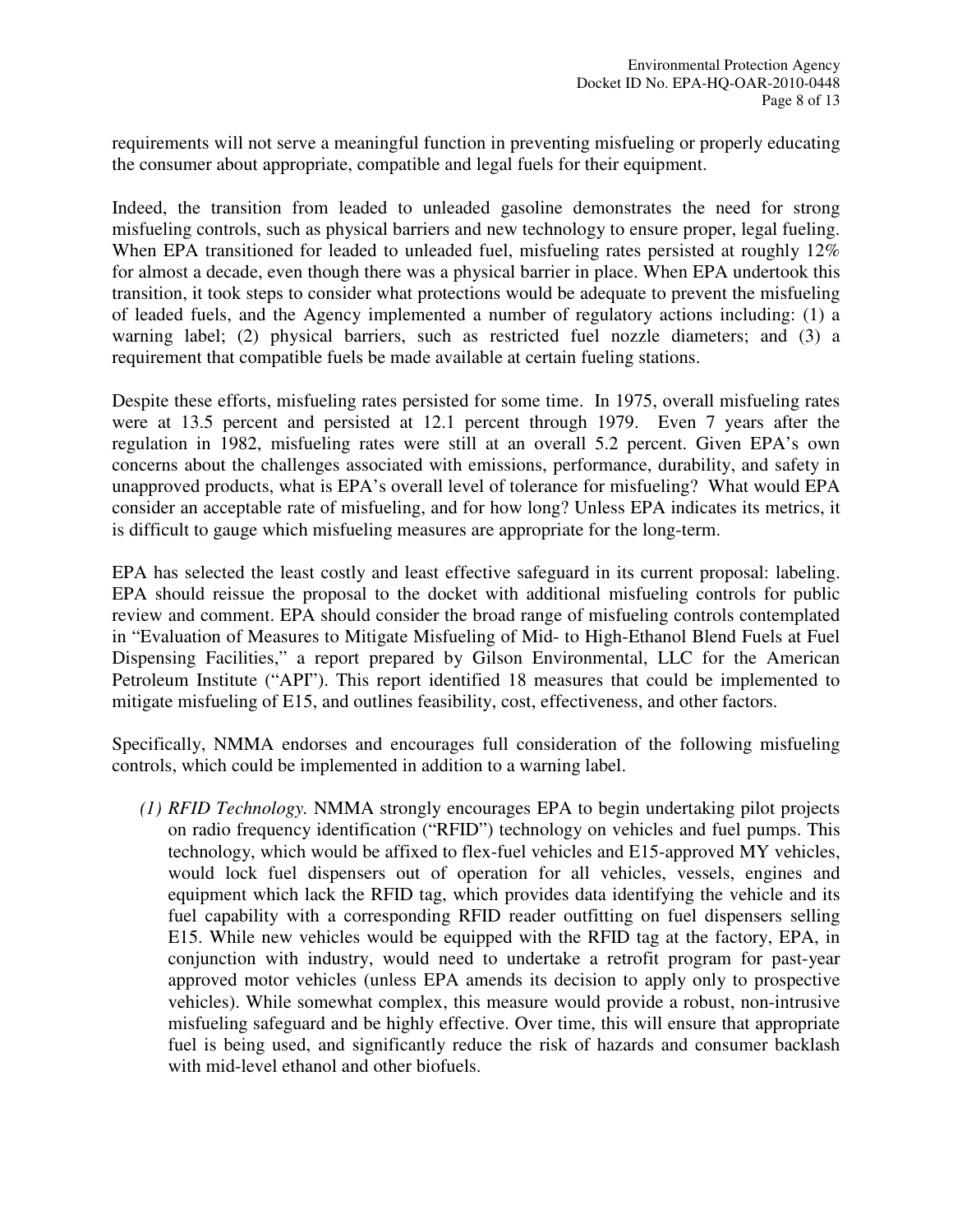- *(2) Electronic Key Pad Confirmation.* In addition to a label, EPA should require all fuel stations dispensing E15 to require affirmative confirmation from consumers that they wish to purchase E15. This can be easily accomplished through a mandatory electronic key pad approval (tied to payment method or fuel grade selection), which the consumer would need to confirm prior to purchase. The electronic keypad would include a message similar to that outlined on a final label. EPA should prohibit the sale of fuel containing more than 10% ethanol from older fuel pumps that do not have electronic keypads.
- (3) *Cashier Lockout for Mid-level Blends.* In this scenario, fuel dispensers selling E15 or other mid-level ethanol blends will be available to dispense fuel only after to customer speaks with the cashier to unlock the pump. The cashier would need to be informed of compatible vehicles, engines, and equipment and only unlock the pump once it is determined that the consumer has approved equipment. Industry or EPA can provide a directory of approved vehicles to the cashier. The cost for this safeguard is low, and the API study indicates that effectiveness would be high, the cost low, and the implementation schedule short. In cases where a boat is being towed, the cashier would need to confirm with the customer that the fuel is not approved for any marine vessel and, if used, may cause injury or property damage. In addition, because the fuel pump is dispensing E15, a label will be in place to advise the consumer as an additional information/ warning source.
- *(4) Segregated Pumps/Blender Pumps Only/Flex-Fuel Only.* EPA should consider mandating that E15 or other mid-level ethanol blends can only be sold at separate, segregated, clearly-labeled fuel islands. For existing E85 pumps, or where blender pumps can be incorporated, this would represent a long-term solution to EPA's decision to bifurcate the nation's fuel stream. It would also be fairly obvious to consumers that a separate pump, which would be clearly labeled, is only for certain approved motor vehicles.

# **VI. CONSUMER EDUCATION EFFORT MUST BE EPA-LED, RECEIVE FEDERAL GOVERNMENT RESOURCES**

NMMA concurs with EPA's analysis that a public education and outreach campaign is crucial to the success of any misfueling mitigation effort. Unfortunately, the NPRM contains no specific public education proposal. Instead, EPA suggests—wrongly—that an E15 education and outreach campaign would be comparable to the recent industry/EPA effort to educate professional truck drivers about Ultra-Low Sulfur Diesel ("ULSD") through a stakeholder collaboration called the Clean Diesel Fuel Alliance ("CDFA"). Numerous other organizations more qualified than NMMA on the program have pointed out the various ways the ULSD program is not analogous to the E15 fuel stream bifurcation.

With respect to E15, EPA simply assumes that "all parties that may be involved in bringing higher gasoline-ethanol blends to market would participate in a coordinated industry-led consumer education and outreach effort." 75 Fed. Reg. at 68,056. However, as made abundantly clear at EPA's recent public hearing in Chicago, ethanol producers and corn-industry groups will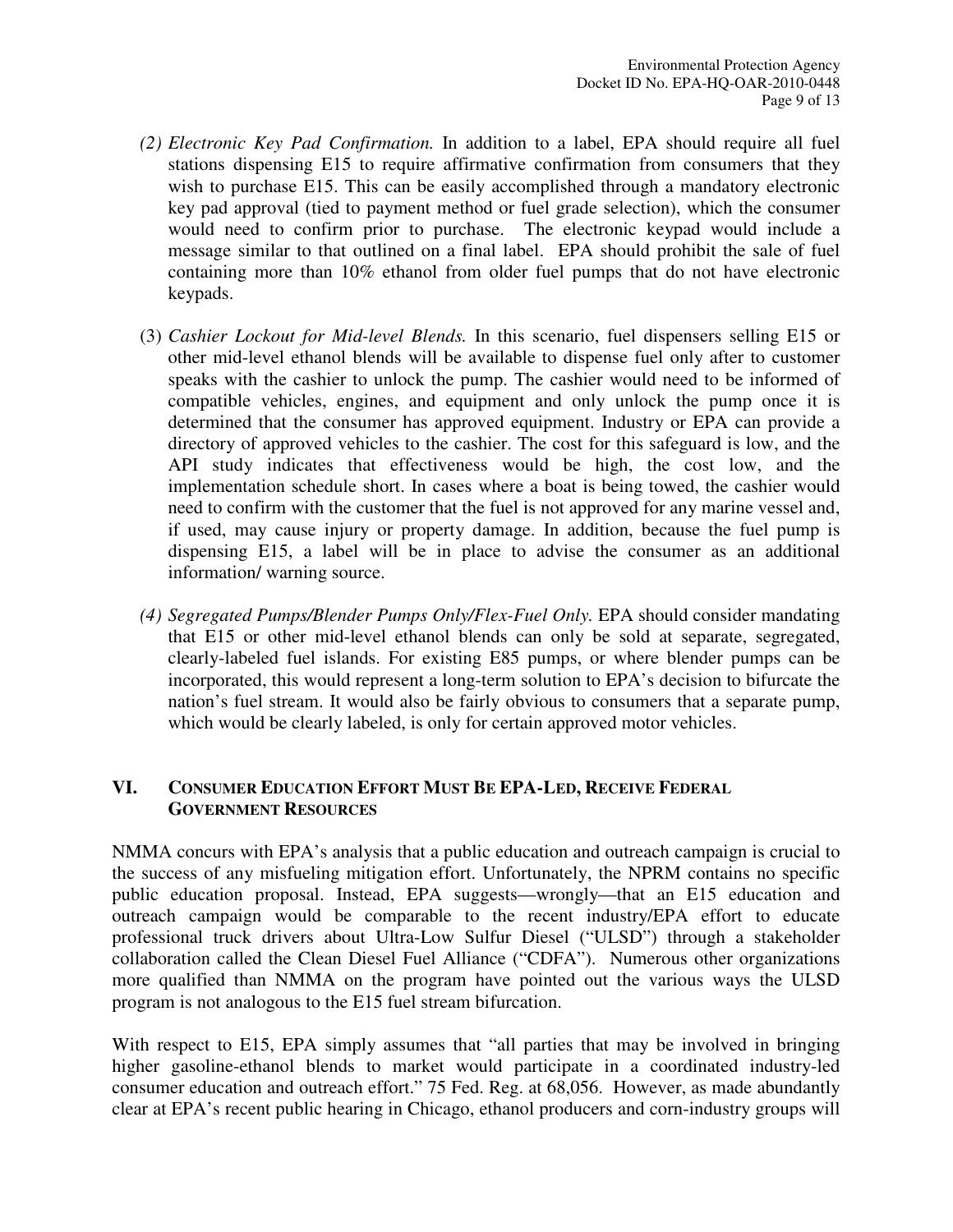seek to aggressively market E15, and in fact many stated for the record that no label was necessary, or that only an informational label was needed.

As NMMA indicated at the public hearing, some in the ethanol manufacturing industry have already undertaken misleading marketing efforts specifically directed toward boaters. For example, Growth Energy misleadingly includes an image of a boat—suggesting compatibility of E15 in marine equipment—on its website DrivingEthanol.org. Growth Energy also includes numerous articles on its website that seek to debunk or question the challenges ethanol poses for marine and other equipment. When the boater consumer advocacy organization BoatU.S. issued a consumer notice about EPA's pending decision on E15, Growth Energy circulated a press statement attacking BoatU.S.

NMMA offers its support to any public outreach and education effort, but that effort must be meaningful and Agency-supported and led. EPA and other relevant federal agencies should seek funding and additional resources from Congress to establish a program and hire staff in a way that matches the fundamental change to the nation's fuel supply that EPA is undertaking. EPA cannot simply rely on the goodwill of industry stakeholders who have a direct and obvious financial incentive to sell the product to as many consumers as possible, and to promote their product.

NMMA looks forward to EPA presenting a meaningful and specific public education and awareness plan and looks forward to working with the Agency and other stakeholders on that effort.

## **VII. EPA MUST ENSURE AVAILABLE, AFFORDABLE COMPATIBLE FUELS REMAIN IN FUEL STREAM**

Marine and other non-road fuel use is a relatively small percentage of overall gasoline consumption in the United States. EPA's approval of E15 for a subset of motor vehicles (which appears will expand over time) removes the incentive for fuel stations to maintain a separate tank and pump for non-road vehicles and equipment, since doing so would result in higher fuel costs for the fuel station and reduce its operating margin. Additionally, as the Renewable Fuel Standard ("RFS") is implemented over time, gasoline with blends of 10 percent or less ethanol will become increasingly less available. Either way, as has occurred with E10, which now saturates 90 percent of the gasoline supply, fuel for non-road engines and equipment will become a specialty fuel at best, raising its cost, discouraging consumers from buying it, and therefore exacerbating the risk of misfueling. The scarcity of compatible fuels will eventually force consumers to misfuel, a major policy problem with EPA's current approach.

Given these challenges, EPA should reconsider its partial waiver and not proceed with bifurcating the nation's fuel supply. However, if EPA persists in pursuing a partial waiver approach, NMMA strongly urges EPA to undertake a companion rule prior to allowing E15 to enter the market that will require that fuel stations continue to sell gasoline blends containing a maximum of E10. This availability issue is at the crux of the misfueling challenge, but EPA is silent on availability requirements in the NPRM.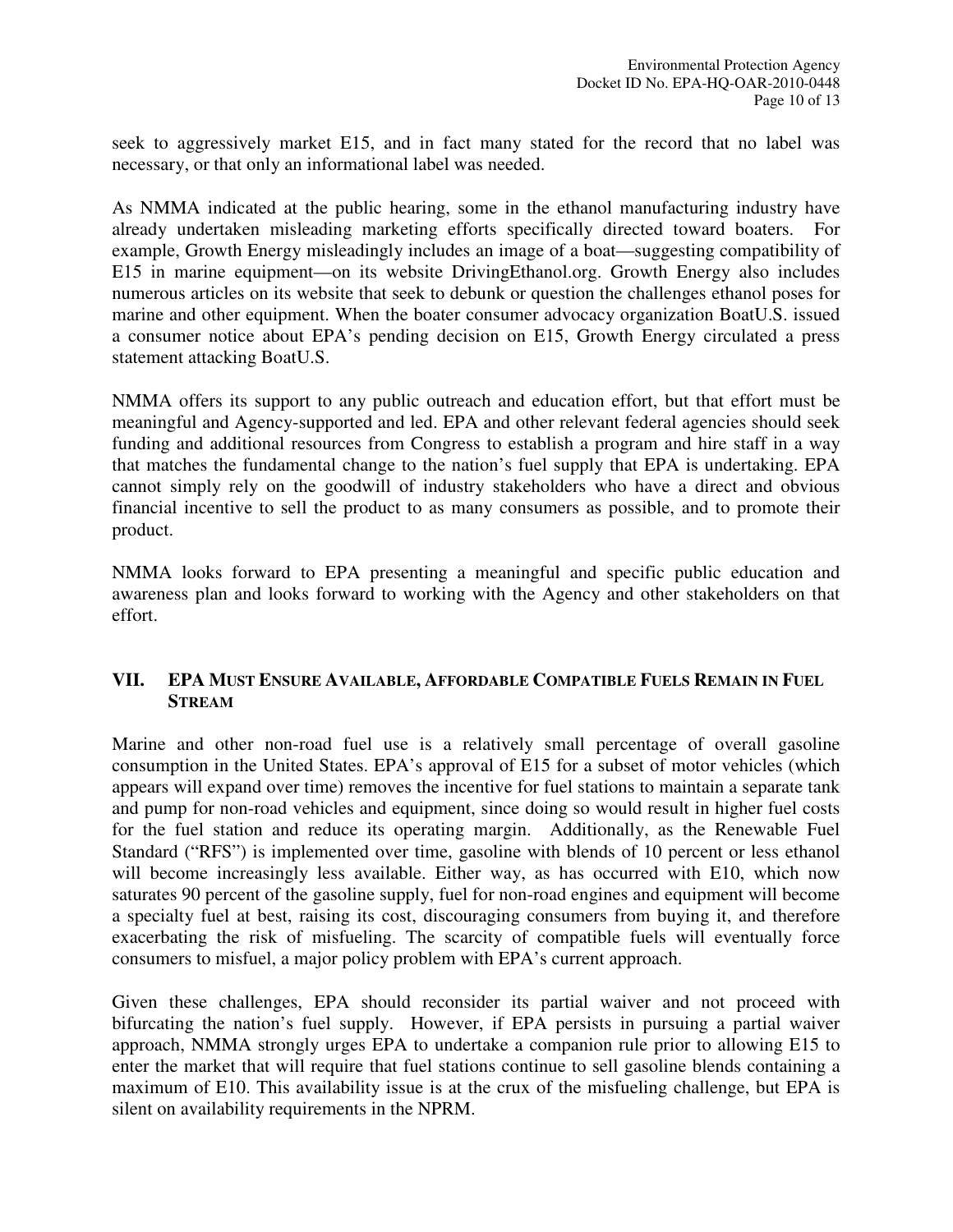NMMA urges EPA to utilize its clear authority to require continued availability of compatible fuels for marine engines and other products which are not approved for E15 or other mid-level ethanol blends. EPA clearly has this authority, as utilized in its regulations transitioning from leaded to unleaded gasoline. At that time, EPA took regulatory action to require retail outlets to sell at least one grade of unleaded gasoline in order to provide "certainty" that the fuel would be available and ensure that catalytic converters would not be damaged by misfueling. This regulation was later upheld by the D.C. Circuit in *Amoco v. EPA*, which expressly ruled that EPA was right "not to gamble" and had properly exercised its legal authority to ensure compatible fuel availability. *See Amoco v. EPA*, 501 F.2d 722 (D.C. Cir. 1974). NMMA strongly urges EPA to again use this authority.

## **VIII. AFFIRMATIVE DEFENSES TO LIABILITY SHOULD REQUIRE MONITORING OF MISFUELING CONTROLS**

In the Affirmative Defenses for Liable Parties section of the proposed rule, EPA addresses the liability of parties who cause misfueling in its proposal and provides affirmative defenses. 75 Fed. Reg. at 68060. The bulk of EPA's efforts in this section is on addressing that the fuel is what it purports to be throughout the marketing stream through testing of the fuel and blend equipment.

EPA has failed in its responsibility to protect the public in this proposed liability scheme, especially for misfueling at self-service fuel retailers. As EPA stated: "With respect to the assessment of liability for the introduction of E15 into any engines, vehicles or equipment that are not covered by the partial waiver for use of E15, EPA would typically not hold a self-service fuel retailer liable for customer misfueling if the retailer has labeled their dispensers appropriately and did not condone or facilitate such misfueling" 75 Fed. Reg. at 68,060. However, EPA has provided no way to assess if misfueling is in fact occurring at those self-serve pumps or defined what "condoning or facilitating such misfueling" would look like. NMMA urges EPA to require self-service retailers to demonstrate that the design of their fuel pumps and signage adequately prevents self-service misfueling errors in order to have the benefit of any affirmative defense.

In addition, EPA should include in its survey a visual monitoring of pumps in order to observe and record customer behavior to determine the rate of actual misfueling. Participation in this survey could be used to meet some of a periodic sampling and testing requirement to have access to a regulated party's affirmative defenses. Lack of participation in such surveys would constitute condoning or facilitating misfueling. In addition, in the field monitoring of self-serve customer fueling should be included in focus group evaluations of any proposed labeling scheme.

# **IX. STATE PREEMPTION**

EPA states: "a State control or prohibition would be preempted under section  $211(c)(4)(A)$ , only if it is "for the purposes of motor vehicle emission control."75 Fed. Reg. at 68,049. EPA further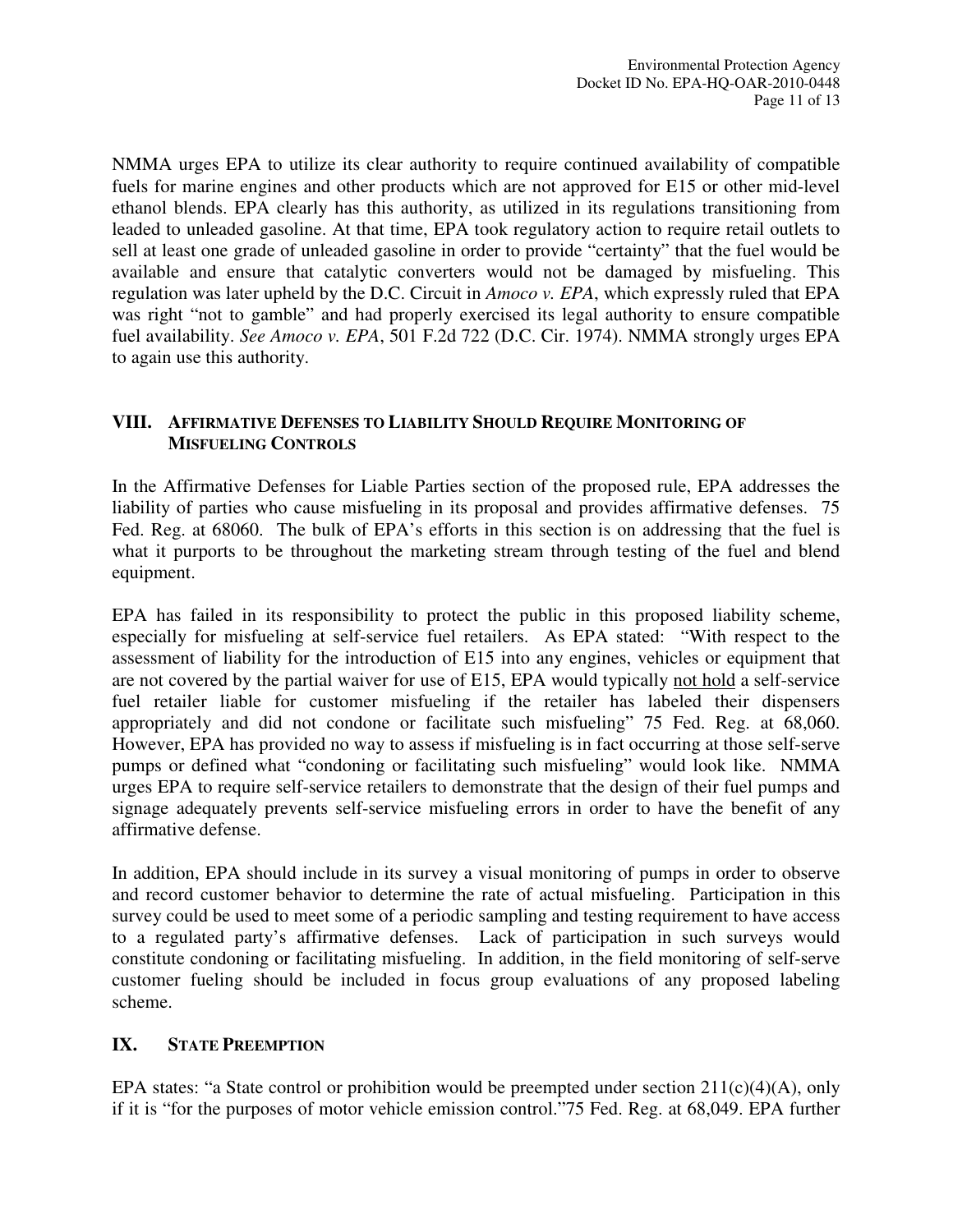states that a state rule would not be preempted "unless it is for the same 'characteristic or component of a fuel or fuel additive in a motor vehicle engine' for which EPA has prescribed a control or prohibition under section  $211(c)(1)(A)$ ." 75 Fed. Reg. 68,049. NMMA believes that a consistent, nationwide labeling scheme is required to prevent widespread misfueling. Because misfueling of marine engines and pre-2007 (or pre-2001) motor vehicles would have significant adverse affects on these products, including an increase in overall emissions, the partial E15 waiver and the misfueling rule are for purposes of emissions control. NMMA there agrees with EPA's interpretation of the Clean Air Act that any state is preempted enforcing a rule allowing more than 15 percent ethanol to be used in gasoline, or allowing the use of E15 in any vehicle or engine in which EPA has prohibited the use of such fuel to achieve additional emission reductions. NMMA also agrees that any state fuel labeling programs related to E15 would be preempted by Clean Air Act section  $211(c)(1)(A)$ .

## **X. REID VAPOR PRESSURE (RVP)**

EPA in the proposal is denying a 1.0 psi Reid Vapor Pressure ("RVP") waiver for E15, and the Agency is also seeking comment on including an RVP component to its national E15 labeling survey to help ensure that summertime RVP requirements are being met throughout the gasoline distribution chain. NMMA supports EPA's decision to deny the 1.0 psi waiver for E15 and agrees that the Clean Air Act prohibits the extension of this waiver to E15. Additionally, NMMA generally supports nationwide, consistent RVP standards without the 1.0 psi waiver, as well as the requirement for a national RVP survey in non- RFG areas. Prior to 2009, the recreational marine industry did not have to comply with evaporative emission controls. Between 2009 and 2013 boat builders and marine engine manufacturers will have collectively spend millions of dollars to achieve stringent diurnal and permeation emission reductions. The technologies to achieve these standards are based on a RVP of 9.0 psi for EPA and 7.0 psi for California.

EPA recognizes in the proposed rule that the fuel's vapor pressure is one of the primary variables in determining a fuels evaporative losses. Marine evaporative emission controls are national standards, not specific to attainment or non-attainment areas. Fuel distributors, evaporative emission component manufacturers and the EPA all need to be able to ensure and verify that the fuel that is being sold in the US meets the national RVP fuel standards. Failure to control the vapor pressure of fuel at the consumer level could lead to in use non-compliance with evaporative emission standards.

## **XI. CONCLUSION**

NMMA appreciates the opportunity to provide comment on this proposed rule. NMMA encourages EPA to withdraw its current proposal and reissue a new proposal that adds additional, robust misfueling controls for consideration in addition to a pump label. Additionally, NMMA encourages EPA to undertake a companion rule to ensure that compatible fuels remain available and affordable to users of those products for whom EPA has not approved E15. If you